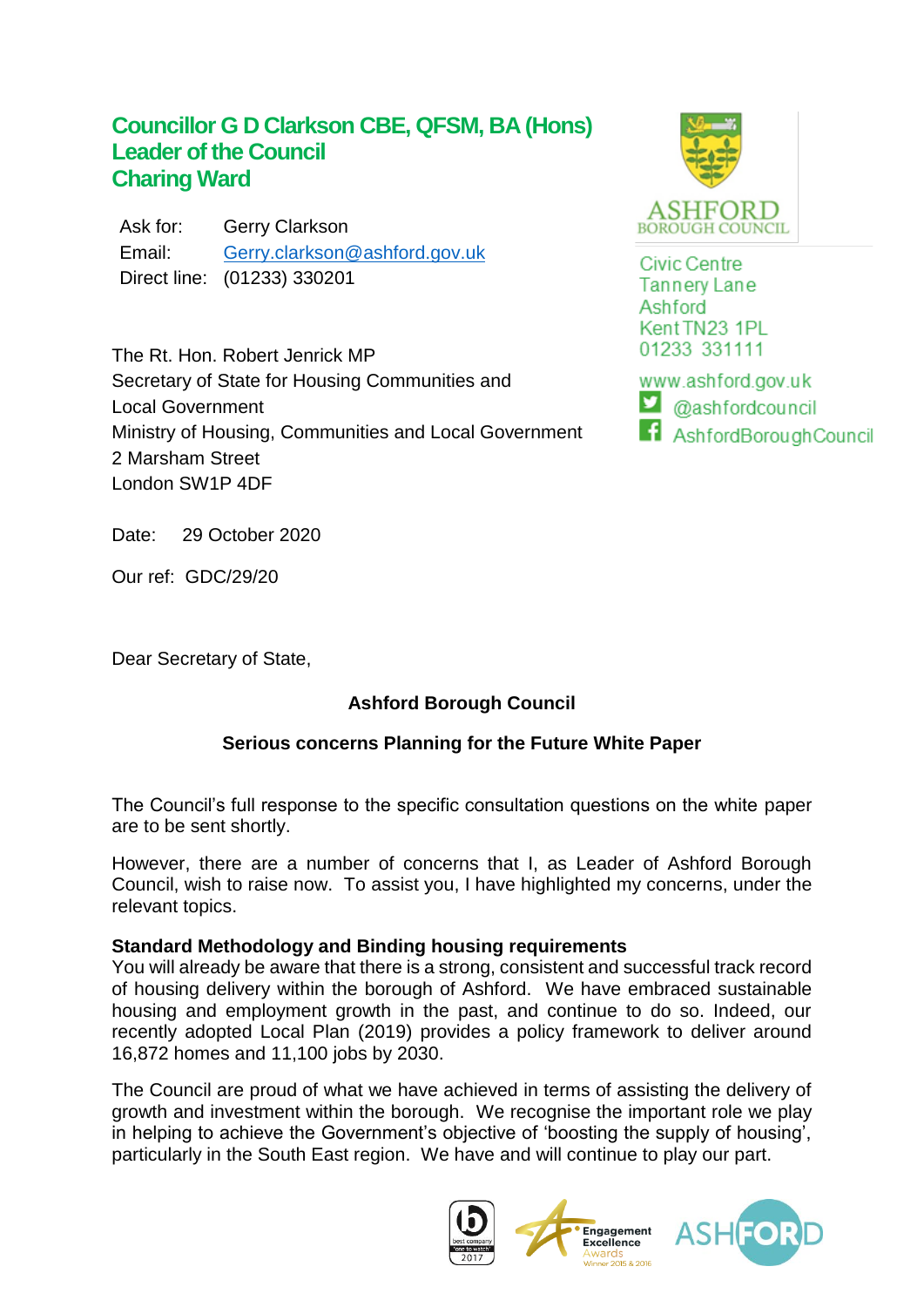However, achieving this level of growth on a consistent basis has proved challenging. It requires a consistent strategy, expressed through numerous Local Plans. This ensures that the strategy is deliverable and achievable, but also ensures that the housing growth is appropriately balanced with job creation, is supported by community infrastructure and can be accommodated through improvements to the local road network. This has been achieved, but the effort should not be underestimated. Nor should the importance of giving people the opportunity to input into these plans, in a way which helps shape them as they evolve.

I am therefore very concerned about the proposed changes to the Standard Methodology in the White Paper. As a starting point, they will increase the boroughs housing requirement by around 25%. This is on top of an already challenging figure.

#### **We strongly object to this.**

As a methodology, it seems to greatly impact those authorities that have delivered their past housing needs – i.e. those which have taken on the challenge and been successful. Yet the proposed approach merely makes it ever more challenging to ensure balanced housing growth is achieved, in a way that is sustainable, and achieves our quality placemaking aspirations. **This is simply extremely unfair.** 

Although the White Paper introduces an assessment of local issues and constraints which may reduce the housing number created by what appears to be an initial algorithm - it does not set out how the LPA will be involved in this assessment process. Nor is it clear whether we will have the ability to challenge the outcome.

The current approach also fails to address the issue of the lack of housing in the northern powerhouse cities – many of whom want the housing growth and would benefit greatly from such investment.

The current and proposed approach (which places yet more emphasis on housing growth alone, as opposed to other important matters such as job creation) also fails to address a significant failing of the planning system in that it is too focused on housing delivery, as opposed to ensuring suitable land is identified for housing growth.

It needs to be very clear what the LPA can and should be held accountable for the granting of planning consents, and for identifying sustainable housing sites through the Local Plan process. However, the LPA should not be held accountable, or 'punished', for housing delivery. Housing developers control housing delivery, in the vast majority of cases. **Why no action against Housing Developers?**

Despite continued efforts by us to work with developers to resolve any local delivery issues, developers still ultimately control the amount of housing delivered on the ground. For example, in Ashford for the timeframe of 2014 to 2019 an average of 1200 dwellings were granted planning consent annually, but only 710 dwellings were actually built out per year (on average).

This highlights the biggest issue facing LPAs, as it is the planning weight of the Local Plan that is ultimately eroded by such non-delivery. Yet we have fulfilled our obligations of the planning system through both the issuing of planning consents, and by having a recently adopted Local Plan 2030 (adopted 2019).

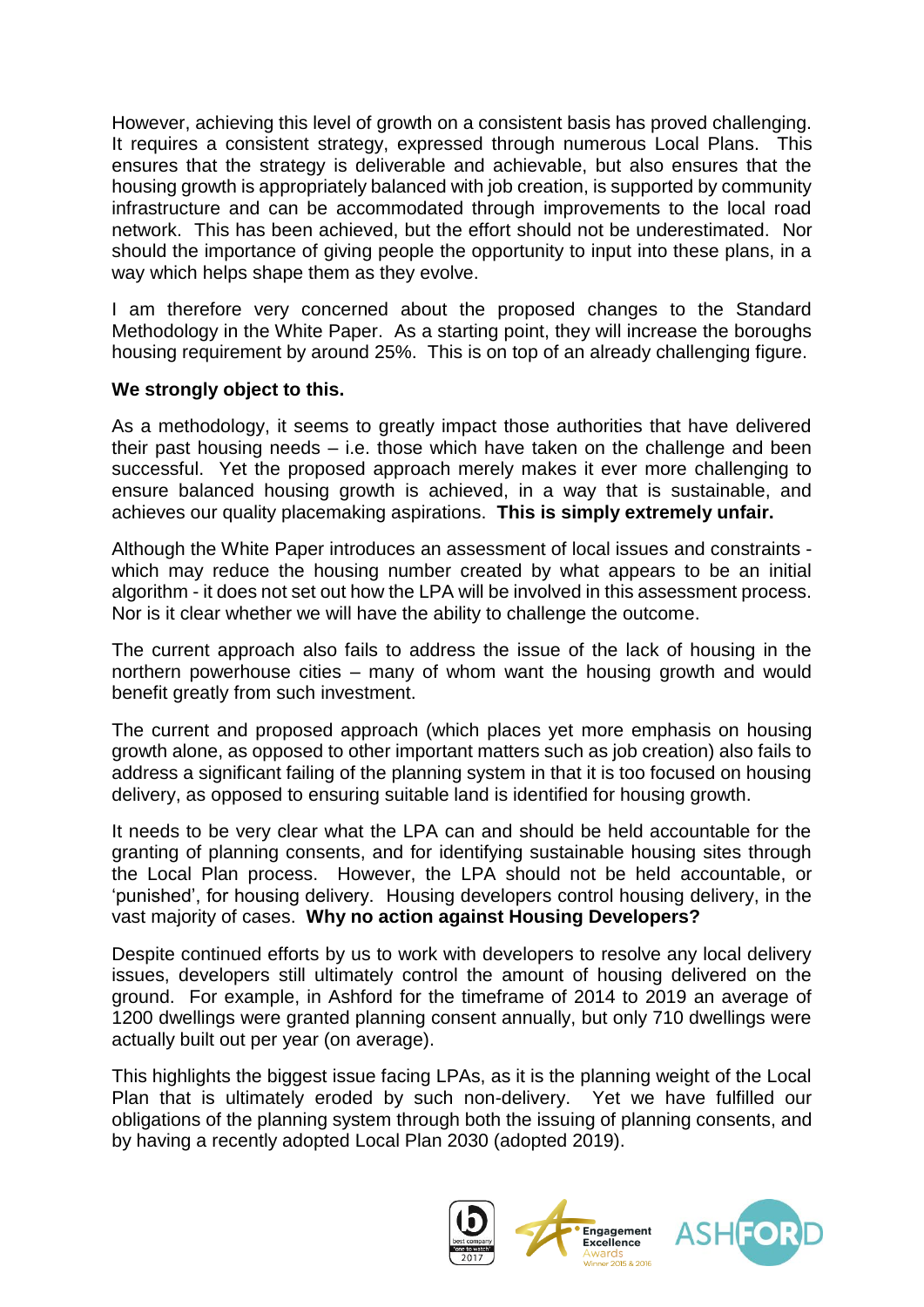It cannot be fair that the weight of the Local Plan - which has taken years to evolve and involved engagement with local people and local stakeholders - is now being eroded because of the failure of the developers to meet their 'obligations'. Particularly when many of the same developers were involved in the evolution of the Local Plan and supported the policy framework it was proposing.

As a matter of urgency, we therefore propose that the binding nature of housing supply and delivery is removed from the local authorities and placed instead on developers. They must now start being placed under more scrutiny in this regard, with penalties for not delivering sites which have permission or which are allocated.

#### **Plan making changes**

Although the principle of creating a simpler, more streamlined Local Plan process is welcomed, we consider that not all of the proposals set out in the White Paper will assist to achieve this aim.

There is a lack of detail about exactly how the 3 'areas' or land categories will work in practice. It seems overly simplistic and planning rarely is that simple. Also, the aim that the Local Plan will be able to be delivered within a 30 month timescale, is very challenging and may not be achievable. After all, a new Local Plan will need to create detailed policies and design codes for the area, and undertake effective community and statutory consultation, all whilst implementing new digitised software.

We also have concerns relating to the proposal that 'Growth Areas' are to be given automatic outline planning permission. This is likely to require significant resources within the early Local Plan making stages, including site assessment and analysis similar to that needed for an outline planning application. This could well delay the Local Plan.

Furthermore, any proposals to remove local community involvement in the Examination process is undemocratic and is strongly opposed. It is vital that communities remain at the heart of planning decisions. It is, after all, these communities which will need to interact and live side by side the new developments being built. It also gives the Local Plan more ownership once it has been adopted, as people can see it has been challenged and suitably debated.

#### **Development Management changes**

The proposals to digitise and simplify the planning application process is welcomed, but we have significant concerns that a number of these proposals will merely remove the rights of the community and elected Members to have decisions considered by planning committee. Accountability at the local level must remain. To not do so is undemocratic and fundamentally flawed.

There also appears to be a danger that the officer assessment part of the planning application process is undermined and determining applications could also merely become a 'tick box' exercise which removes the ability to 'balance' all the competing material considerations. As stipulated earlier, this is not realistic as planning is not that simple and will never be that simple.

#### **Infrastructure Levy**

Providing more flexibility about how infrastructure is delivered and paid for, is welcomed. However, the proposal that the LPA will become the main delivery agent



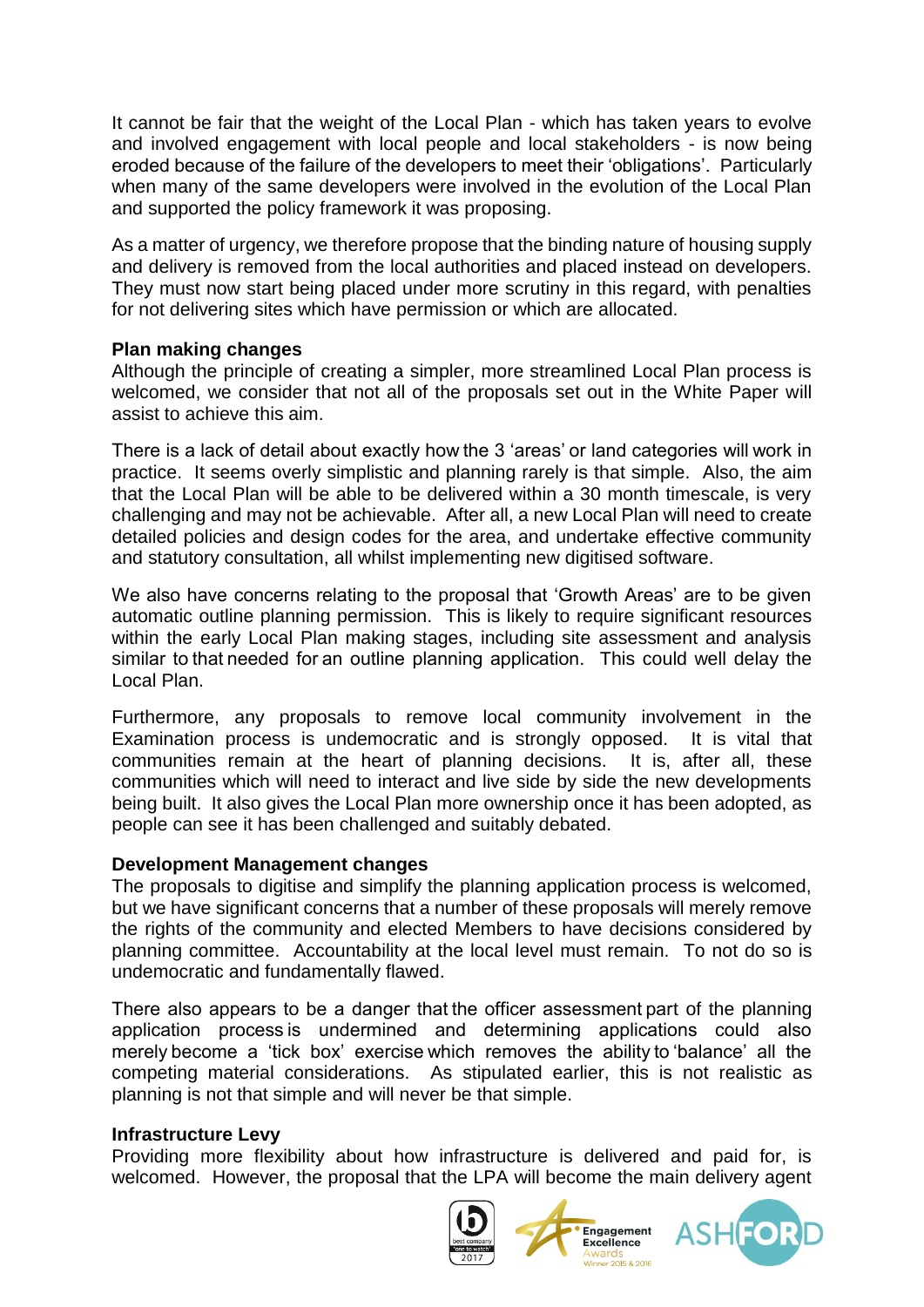and possibly the 'forward funder' raises concerns. Acting as delivery agent, particularly at a time when Local Government finance is greatly challenged, creates huge risks for the Council.

In addition, this risk will be further exacerbated if the final sales values from development is not achieved. A range of factors could impact this, such as a developer ceasing to trade, being unable to meet the levy payments agreed initially, or if house prices fall between the original estimation of the levy payment and completion.

In essence, the White Paper proposals seem to place much of the traditional risk faced by private developers, onto the shoulders of the public purse.

We therefore suggest that a mechanism that protects local authorities needs to be introduced. This could include the government underwriting the costs of infrastructure which is to be forward funded by the LPA. If this mechanism is not provided, then there is a substantial risk of Local councils not being able to deliver any of their statutory duties to their local residents. This will ultimately lead to unsustainable development.

There is also a missed opportunity for these proposals to establish a wider funding system for strategic infrastructure which is managed nationally. This could include much needed investment in hospitals, strategic highway improvements or crossboundary biodiversity mitigation. Hospital investment is clearly a priority in light of the ongoing Covid-19 pandemic.

#### **Placemaking**

The Council are supportive that good quality design and placemaking are included in the proposals in the White Paper. The Council have always placed such issues high on our agenda, to great success.

However, we have concerns about how such placemaking will be balanced against the clear desire for faster housing delivery and the speeding up of the plan making and decision making processes. Progressing too quickly could lead to poorly designed schemes coming forward, as LPAs do not have the time needed to properly consider the design and build quality elements of a scheme.

The Council have always aimed to create 'communities' and we have first-hand experience of the importance of this. At the planned settlement of Chilmington Green (5,750 homes) we have established a Quality Agenda and Design Code, which has sat alongside a community development strategy and a Community Management Organisation model to manage community facilities on behalf of residents.

This development forms part of a wider South of Ashford Garden Community, which is to be built on 'garden community principles' with support from Homes England. However, establishing these initiatives requires time and careful planning, and 'speeding up the planning system too much' may jeopardise the ability to deliver these objectives.

#### **Implications of Covid-19**

We note that the White Paper is silent on the implications of Covid-19. The impact of a national pandemic should not merely be brushed under the carpet. In particular, Covid-19 has placed greater emphasis that ever before on the need for better living